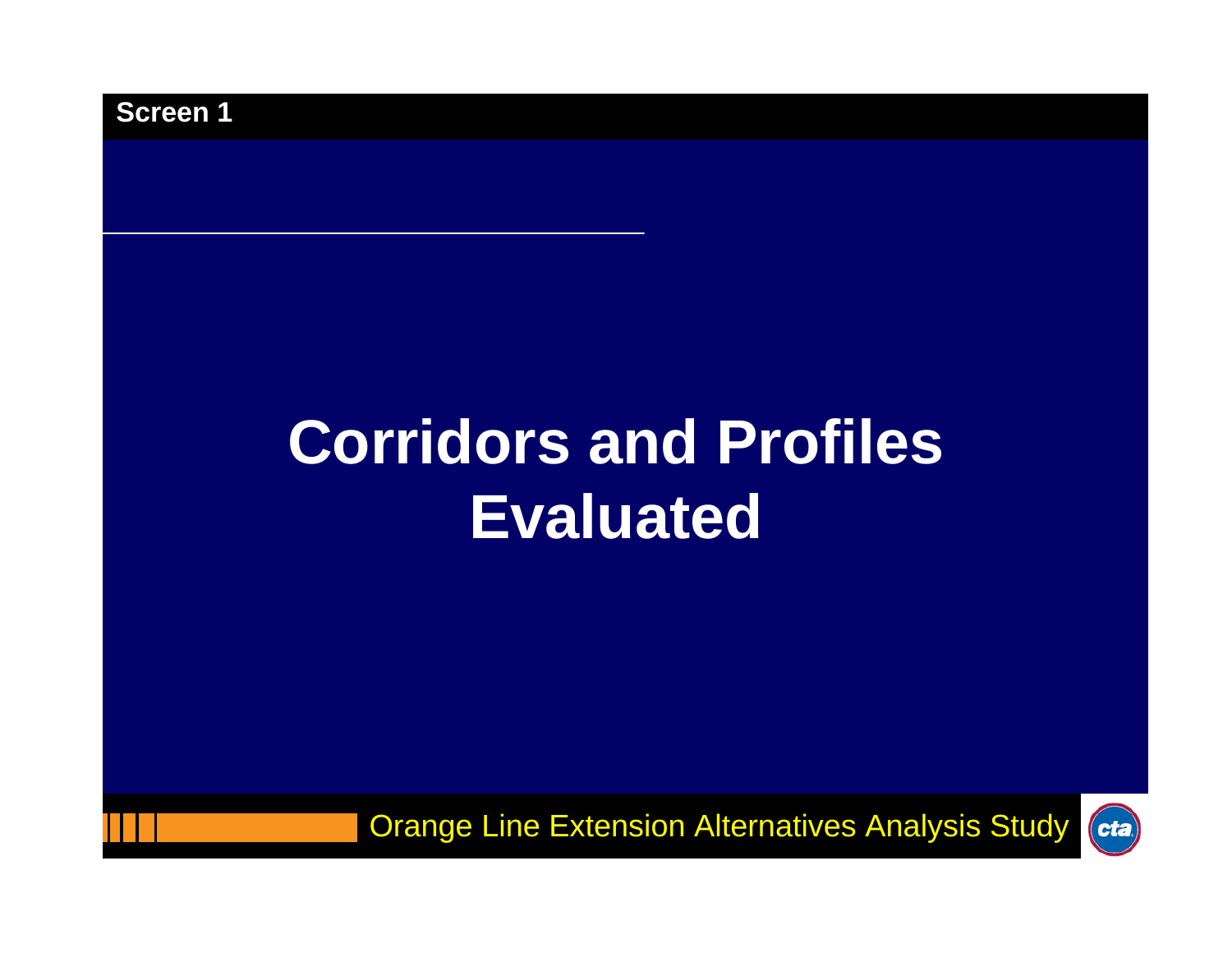# **Universe of Corridors and Profiles Considered**

| <b>CORRIDORS</b>                     | <b>PROFILES</b>           |  |
|--------------------------------------|---------------------------|--|
|                                      |                           |  |
| <b>Cicero Avenue</b>                 | <b>At-Grade</b>           |  |
| <b>Belt Railway / Cicero Avenue</b>  | <b>Elevated</b>           |  |
| <b>Belt Railway / Kostner Avenue</b> | <b>Trench</b><br>ப        |  |
| <b>Pulaski Road</b>                  | <b>Underground</b><br>O=O |  |

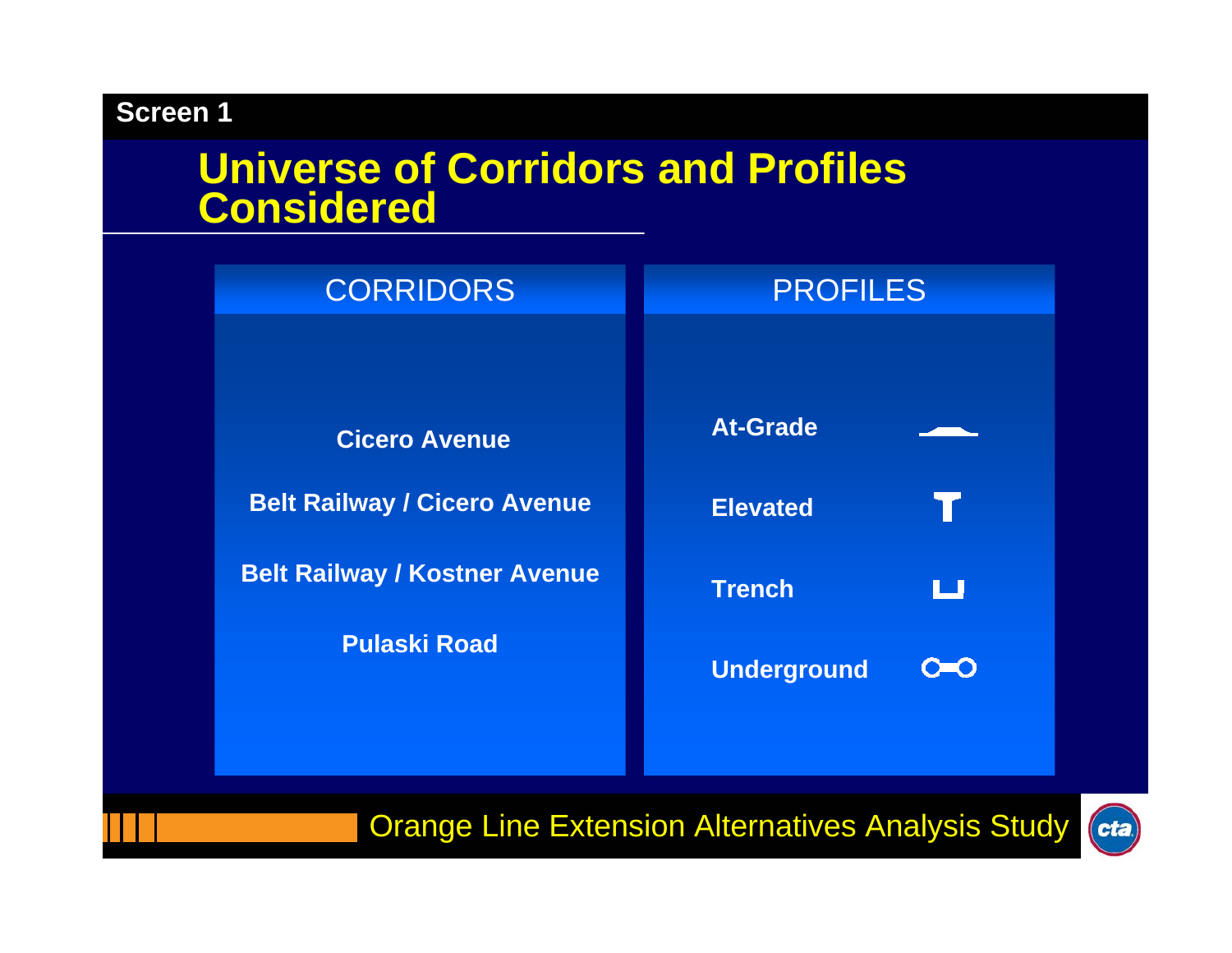# **Study Area**



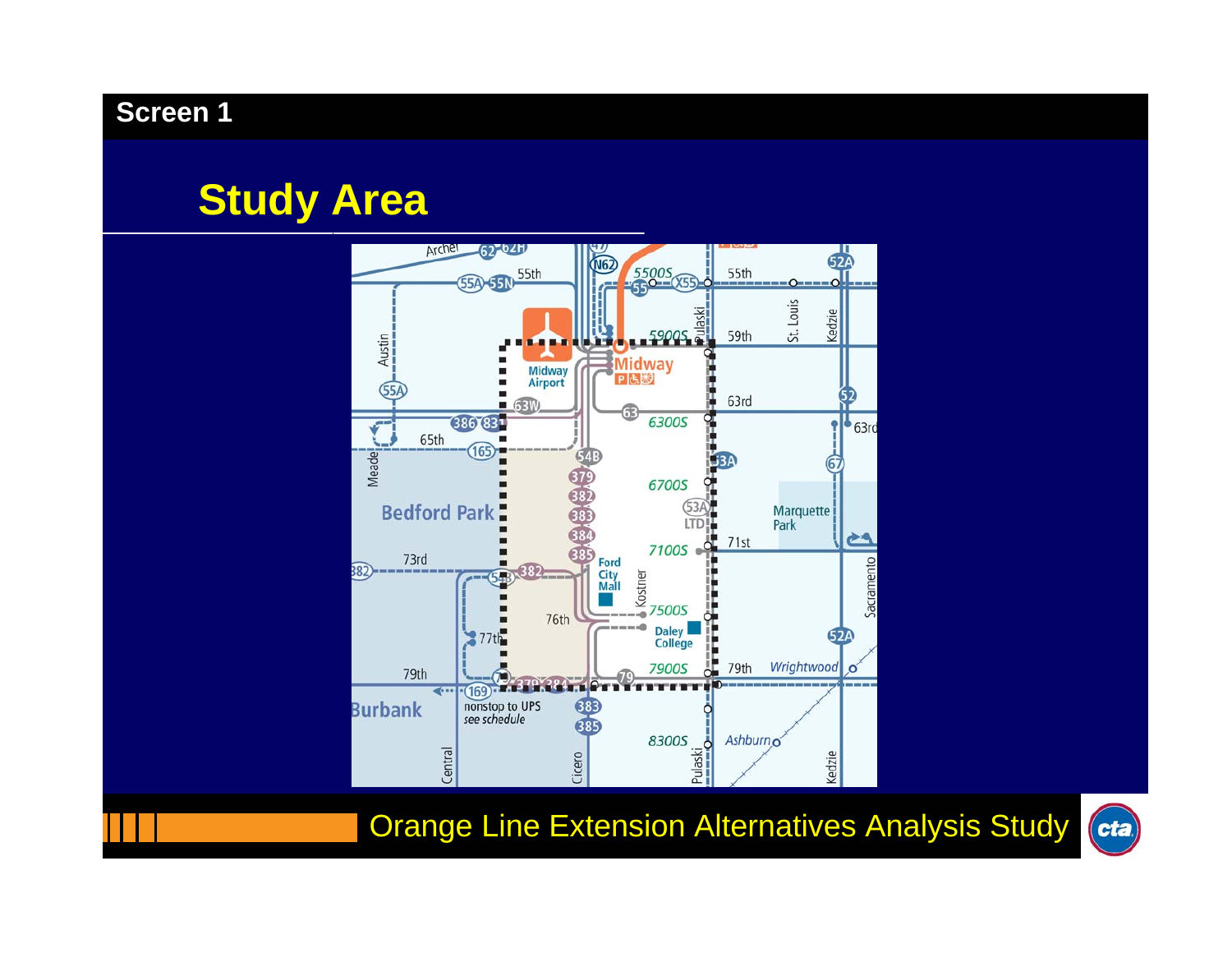# **Cicero Avenue Corridor**



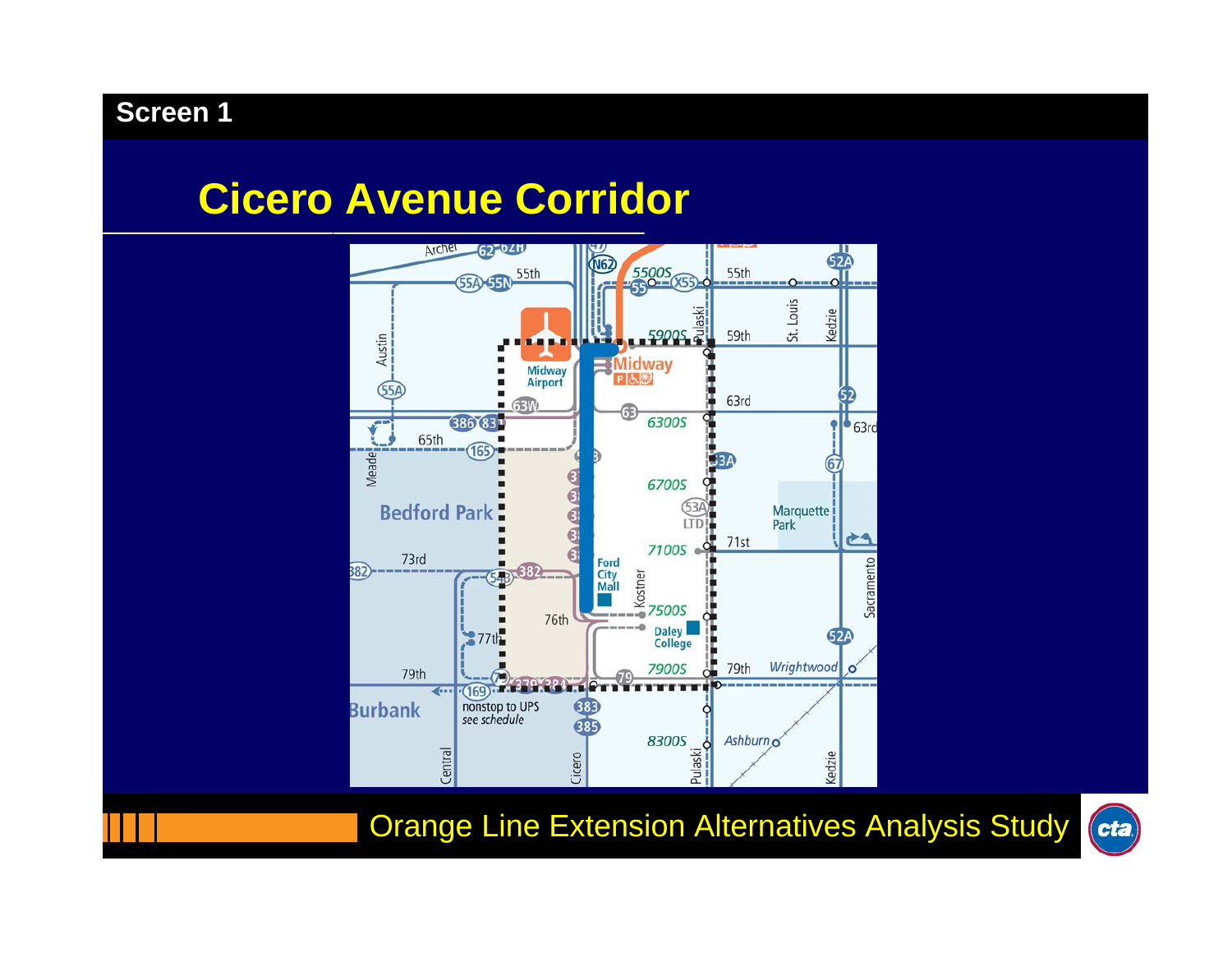# **Belt Railway / Cicero Avenue Corridor**



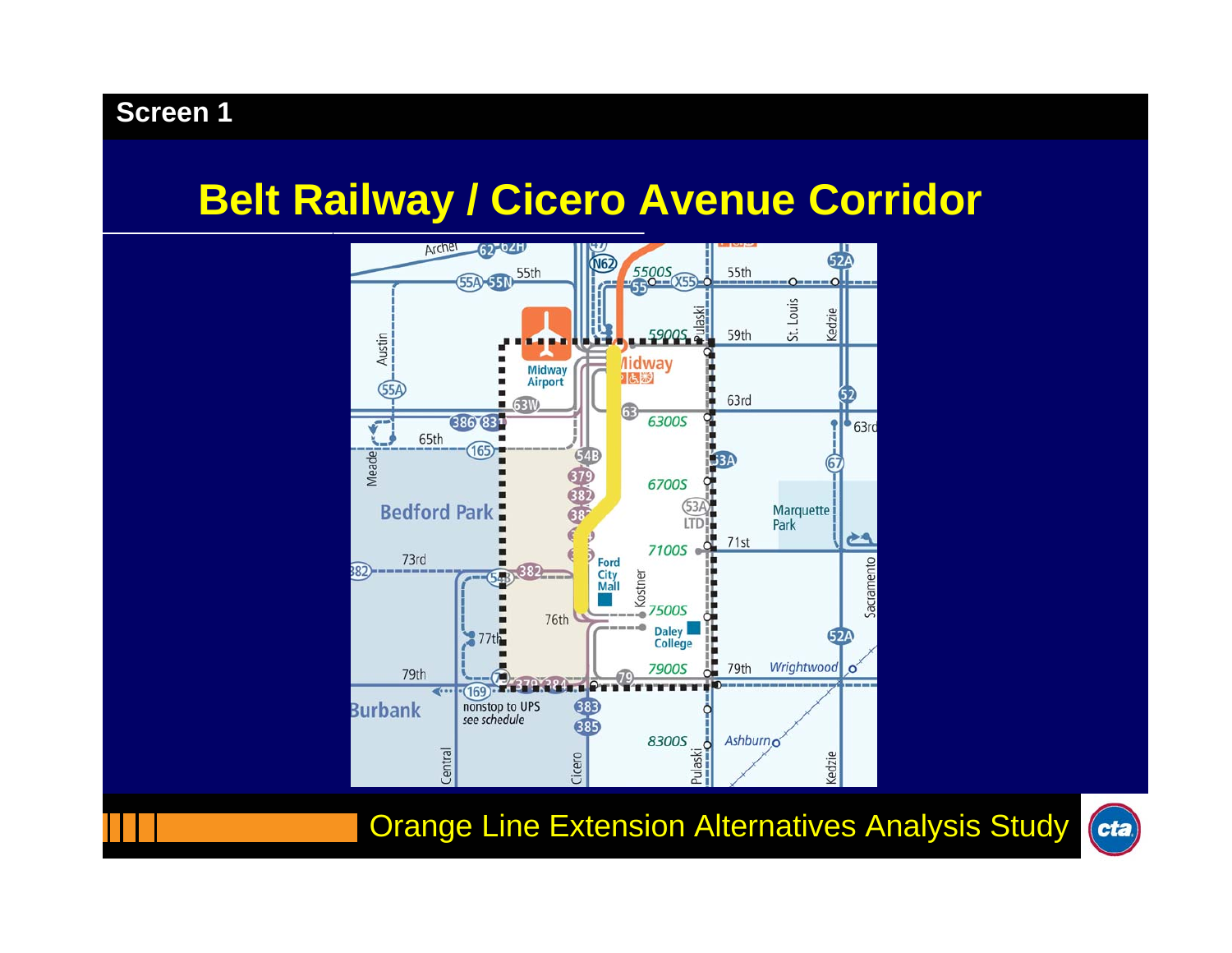# **Belt Railway / Kostner Avenue Corridor**



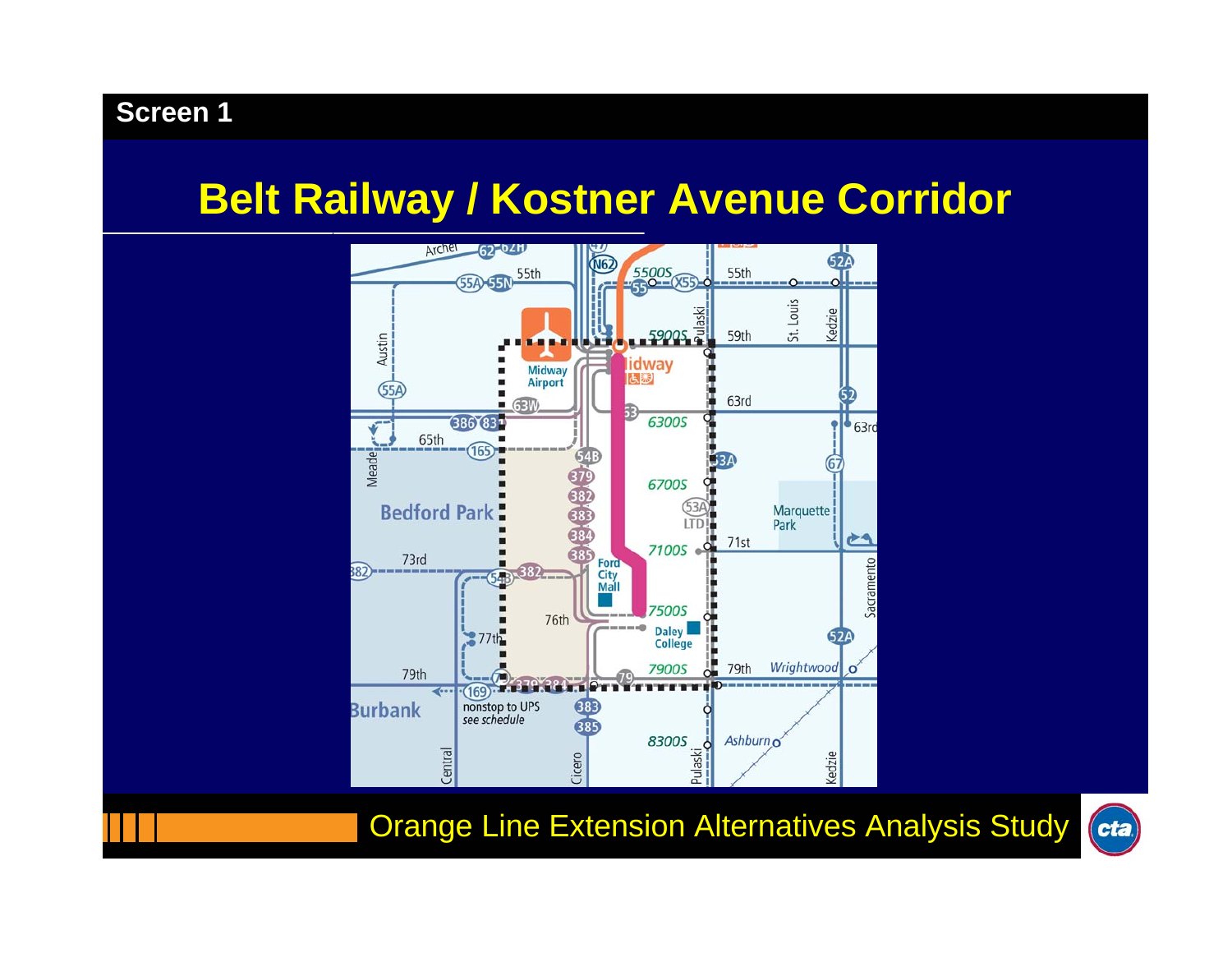# **Pulaski Road Corridor**



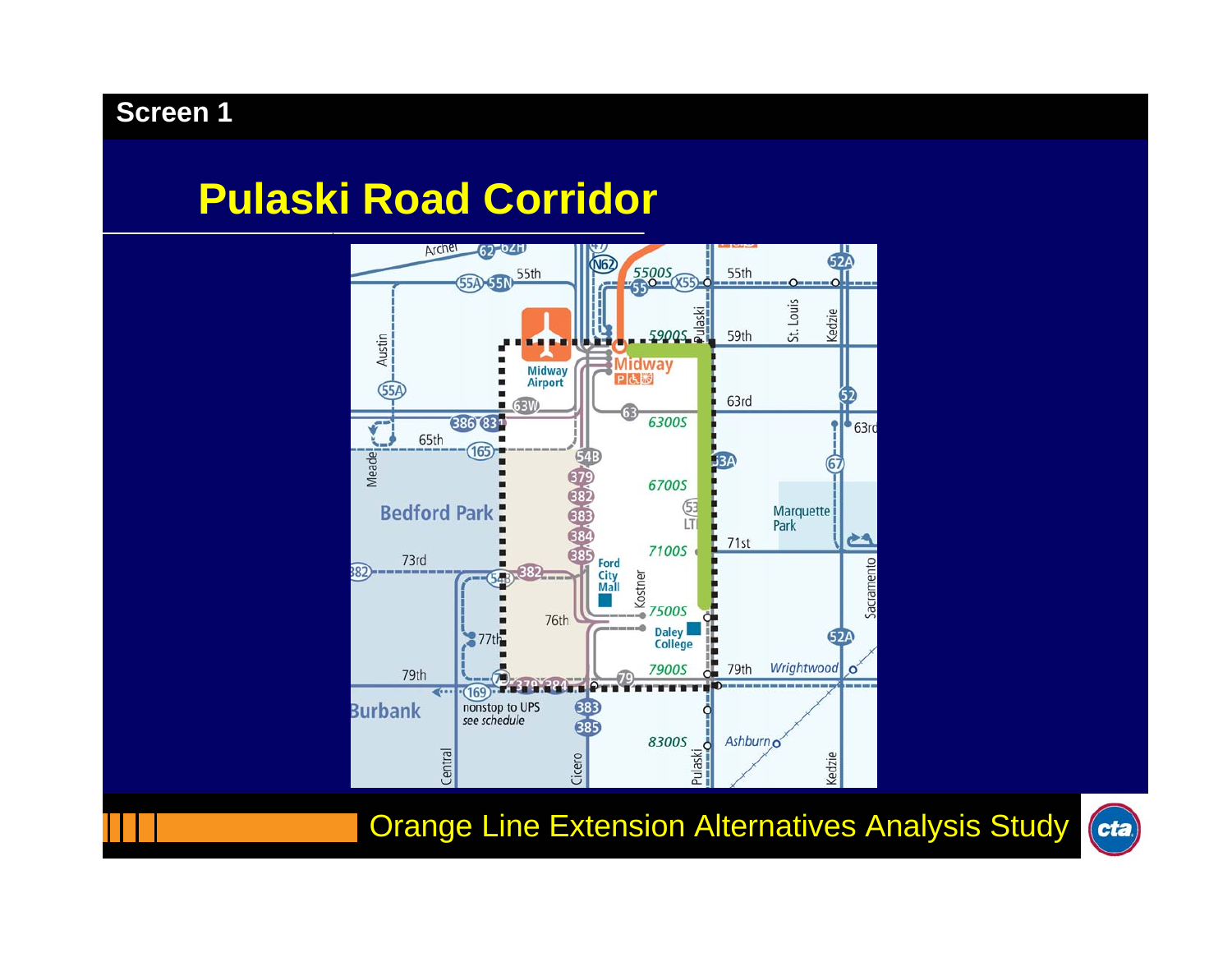# **Corridors Considered in the AA Study**





**Cicero Avenue Belt Railway / Cicero Avenue**



**Belt Railway / Kostner Avenue**

**Pulaski Road**

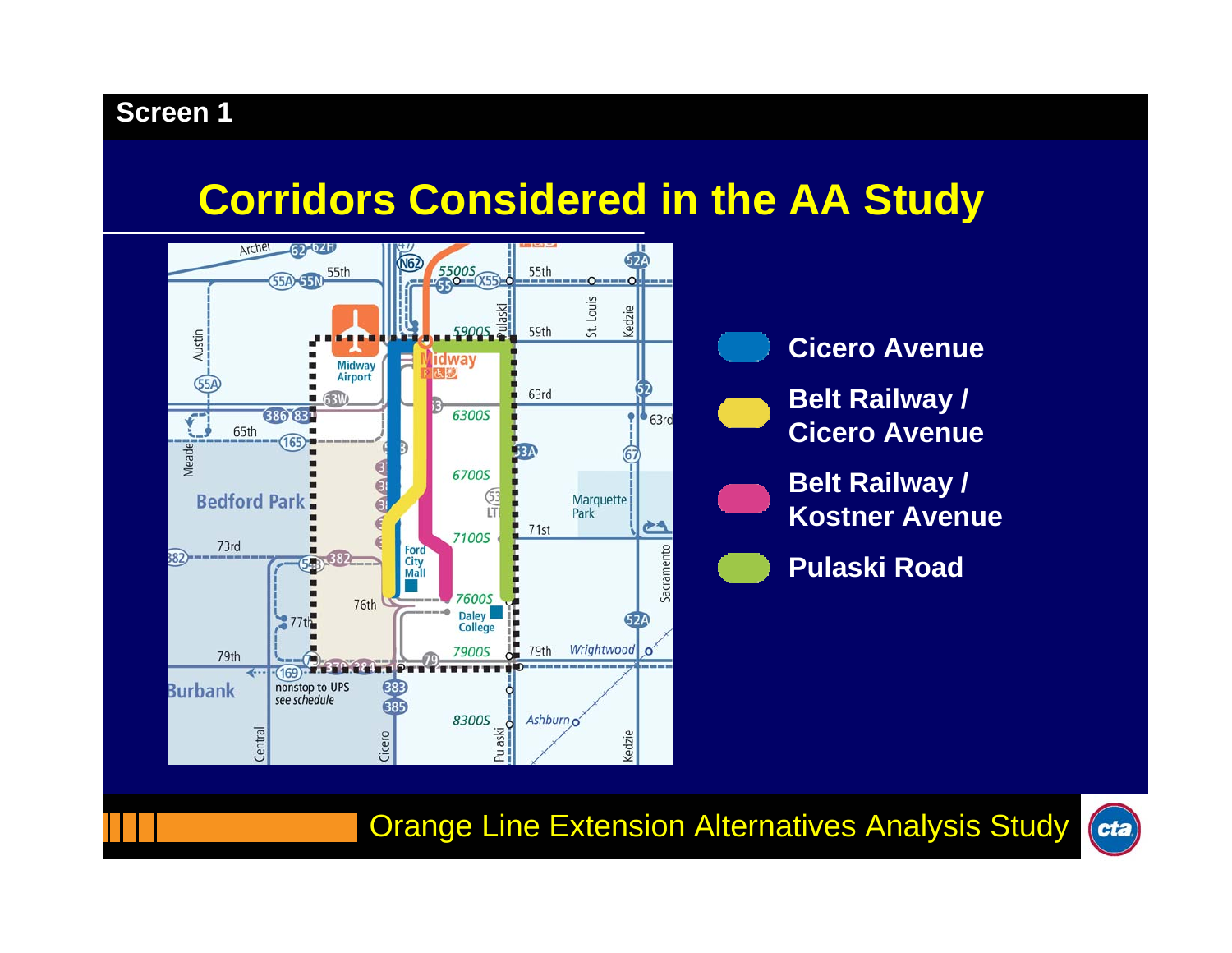# **Universe of Alternatives in the AA Study**

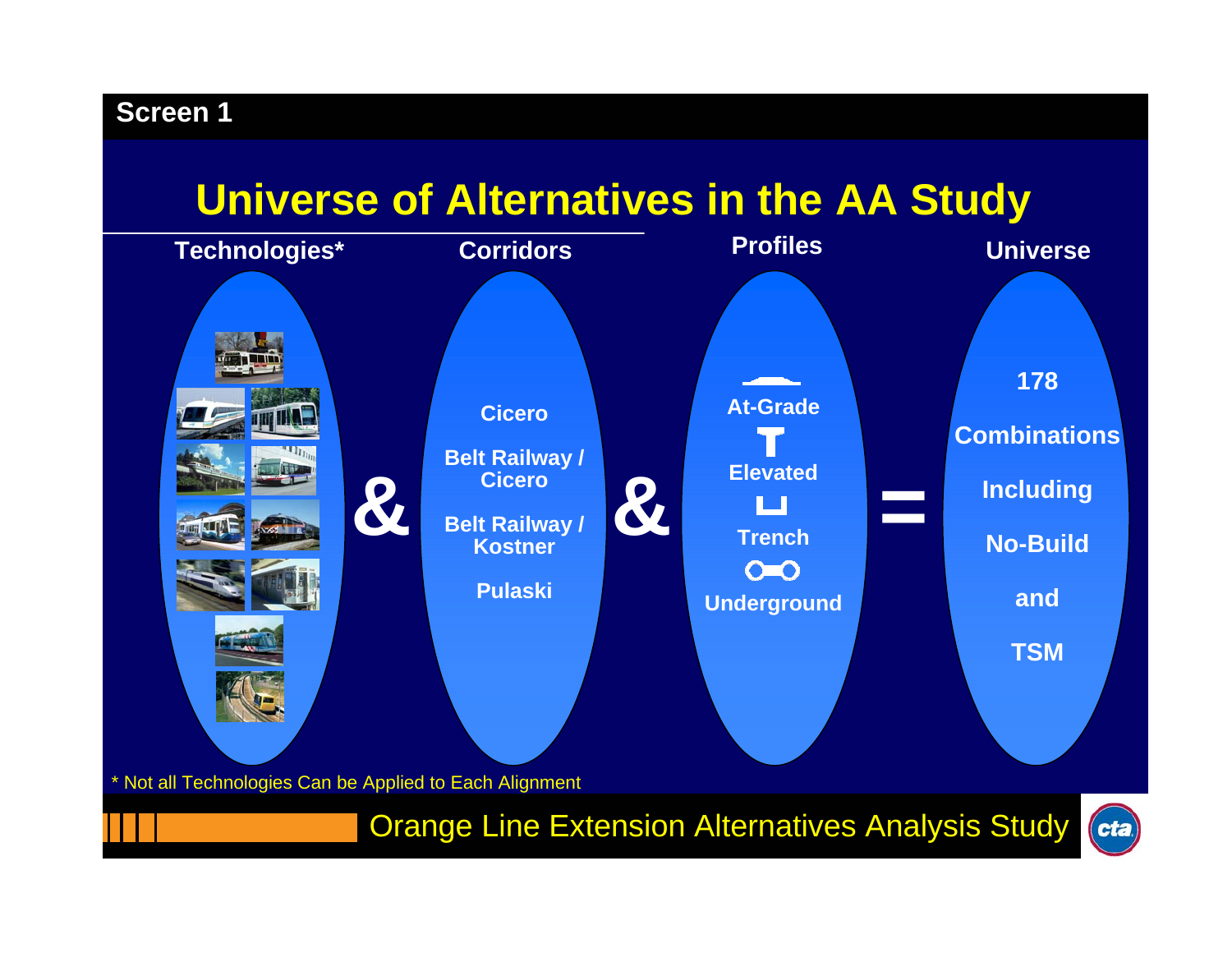

# **Screen 1 Evaluation**

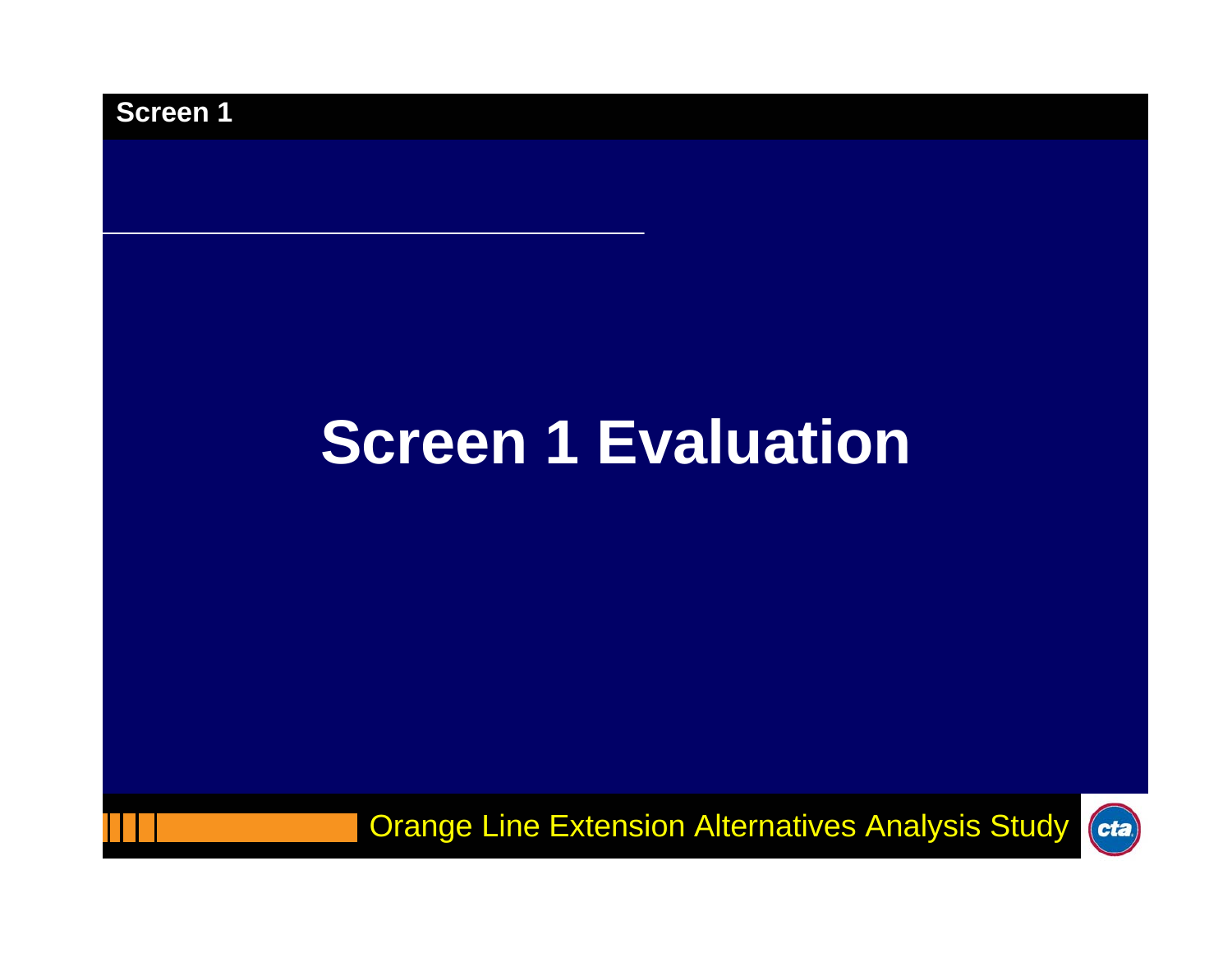# **Screen 1 Evaluation Criteria**

| Technologies                                                                                    | <b>Corridors &amp; Profiles</b>                        | <b>Technologies and</b><br><b>Corridors</b>                                                                                                                                                       |
|-------------------------------------------------------------------------------------------------|--------------------------------------------------------|---------------------------------------------------------------------------------------------------------------------------------------------------------------------------------------------------|
| <b>Speed</b><br><b>Station Spacing</b><br><b>Customer Capacity</b><br><b>Proven Reliability</b> | <b>Social Factors</b><br><b>Transportation Factors</b> | <b>Effects on</b><br><b>Neighborhoods</b><br><b>Physical Constraints</b><br><b>Operational</b><br><b>Constraints</b><br><b>Opportunities to</b><br><b>Access Other Transit</b><br><b>Services</b> |

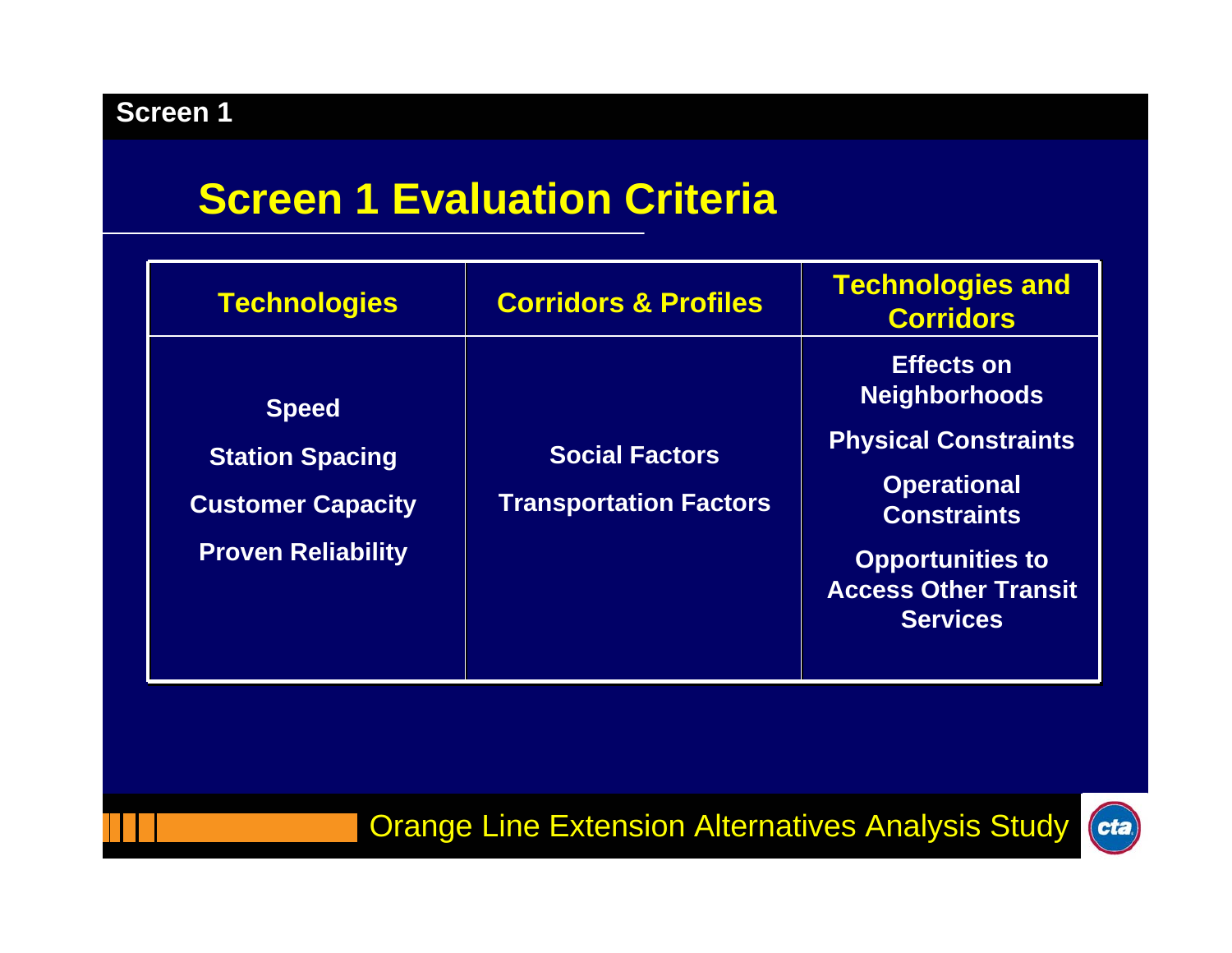# **Screen 1 Evaluation ProcessPreliminary Findings**

# •**Technologies that meet the criteria of the Screen 1 evaluation process**





**Bus Rapid Transit <b>Heavy Rail Transit** 



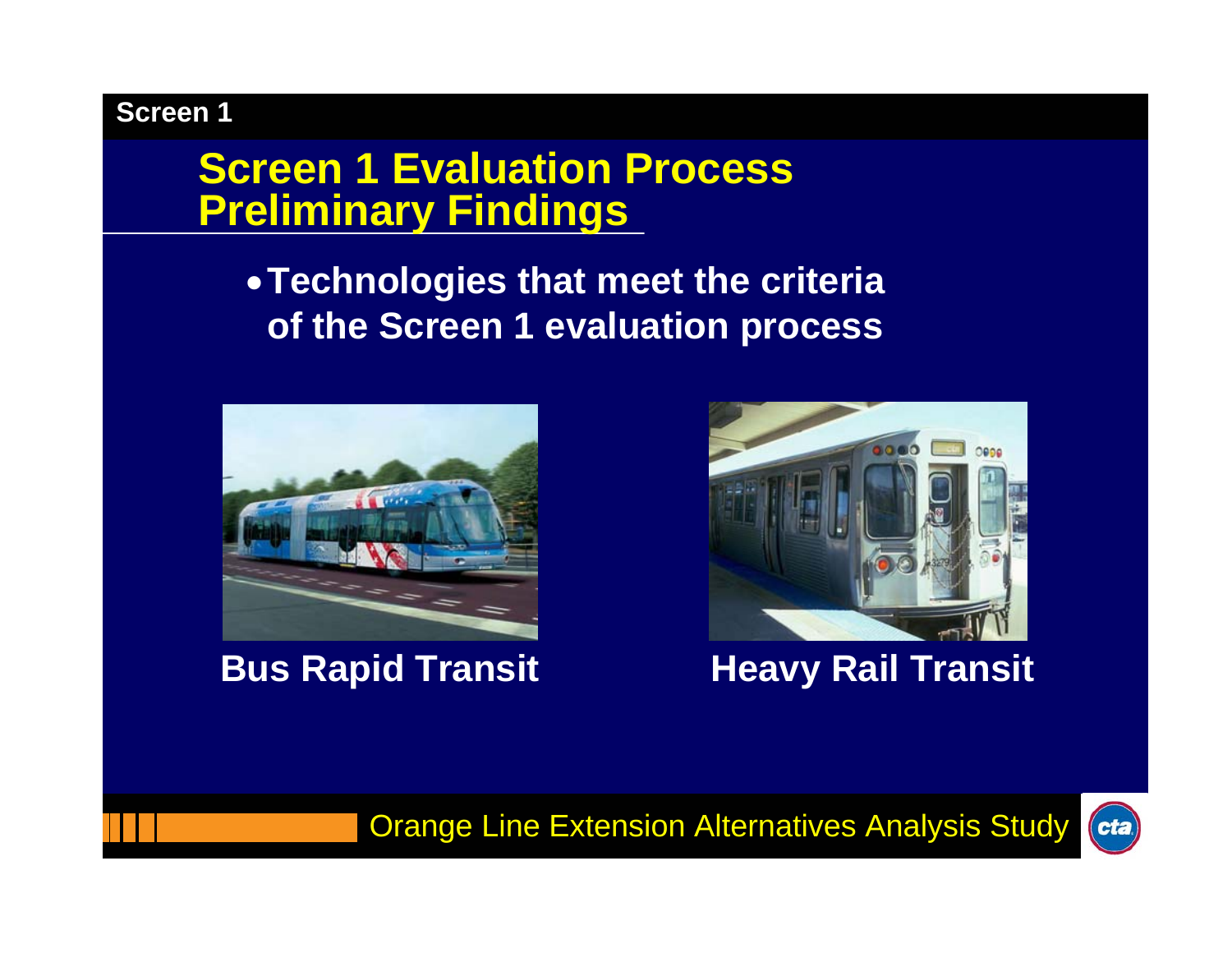# **Screen 1 Evaluation ProcessPreliminary Findings**

# •**Corridors that meet the criteria of the Screen 1 evaluation process**



**Cicero Avenue Belt Railway / Belt Railway /** 





**Cicero Avenue Kostner Avenue**

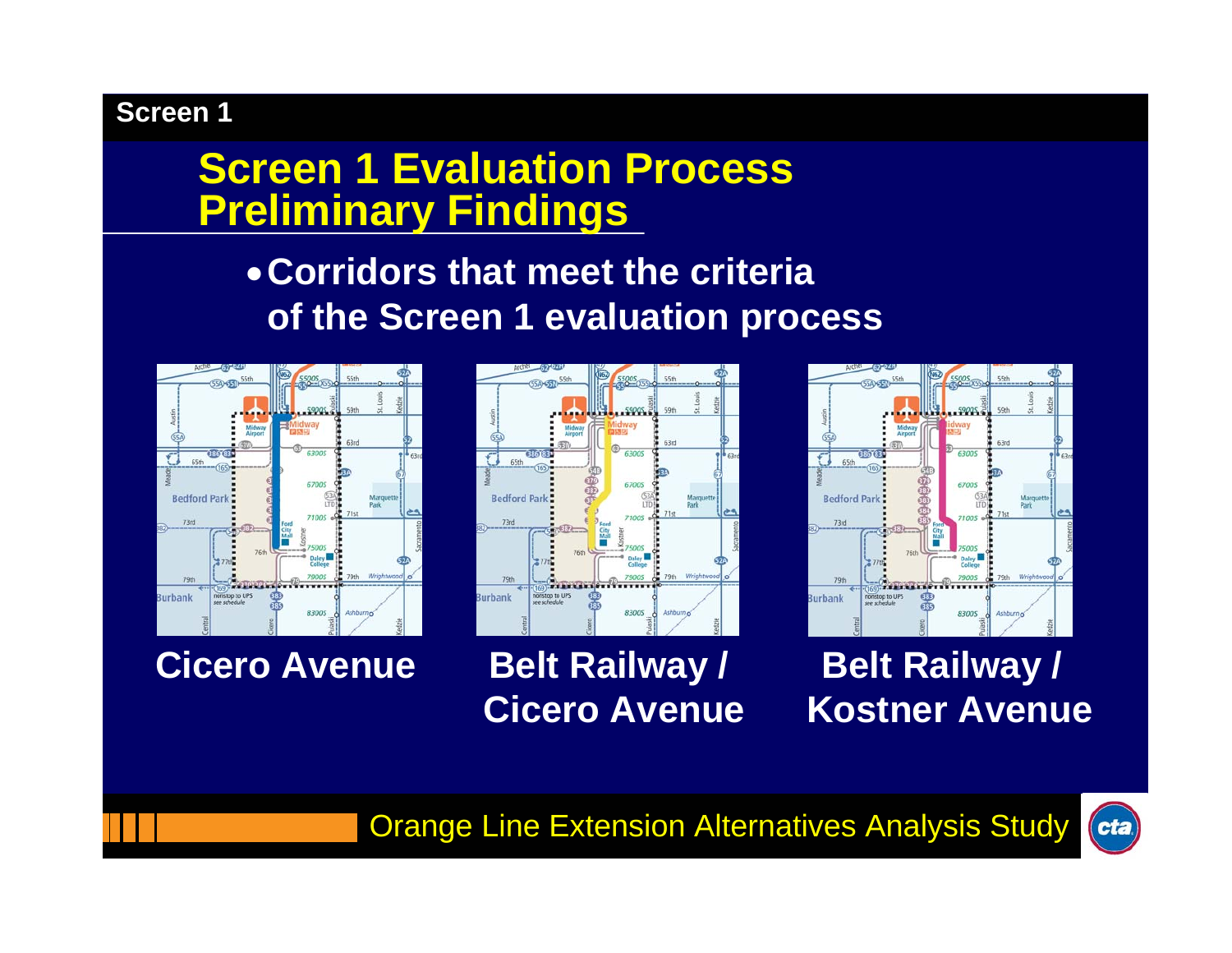# **Screen 1 Evaluation Process Preliminary Findings**



**Cicero Avenue Corridor**





#### **Bus Rapid Transit Heavy Rail Transit**



#### **Belt Railway / Cicero Corridor Belt Railway / Kostner Corridor**



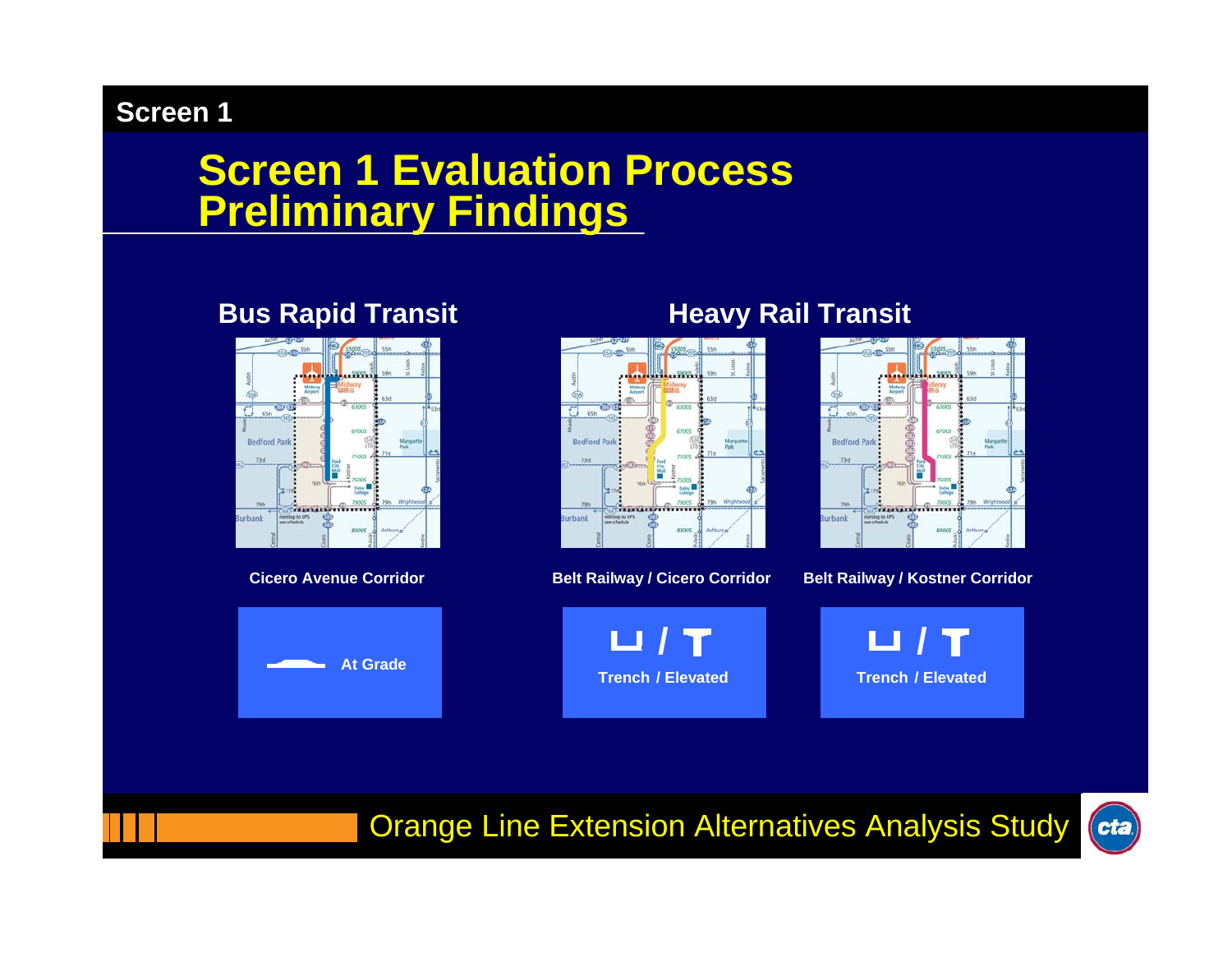# **Screen 1 Evaluation Process Preliminary Findings**

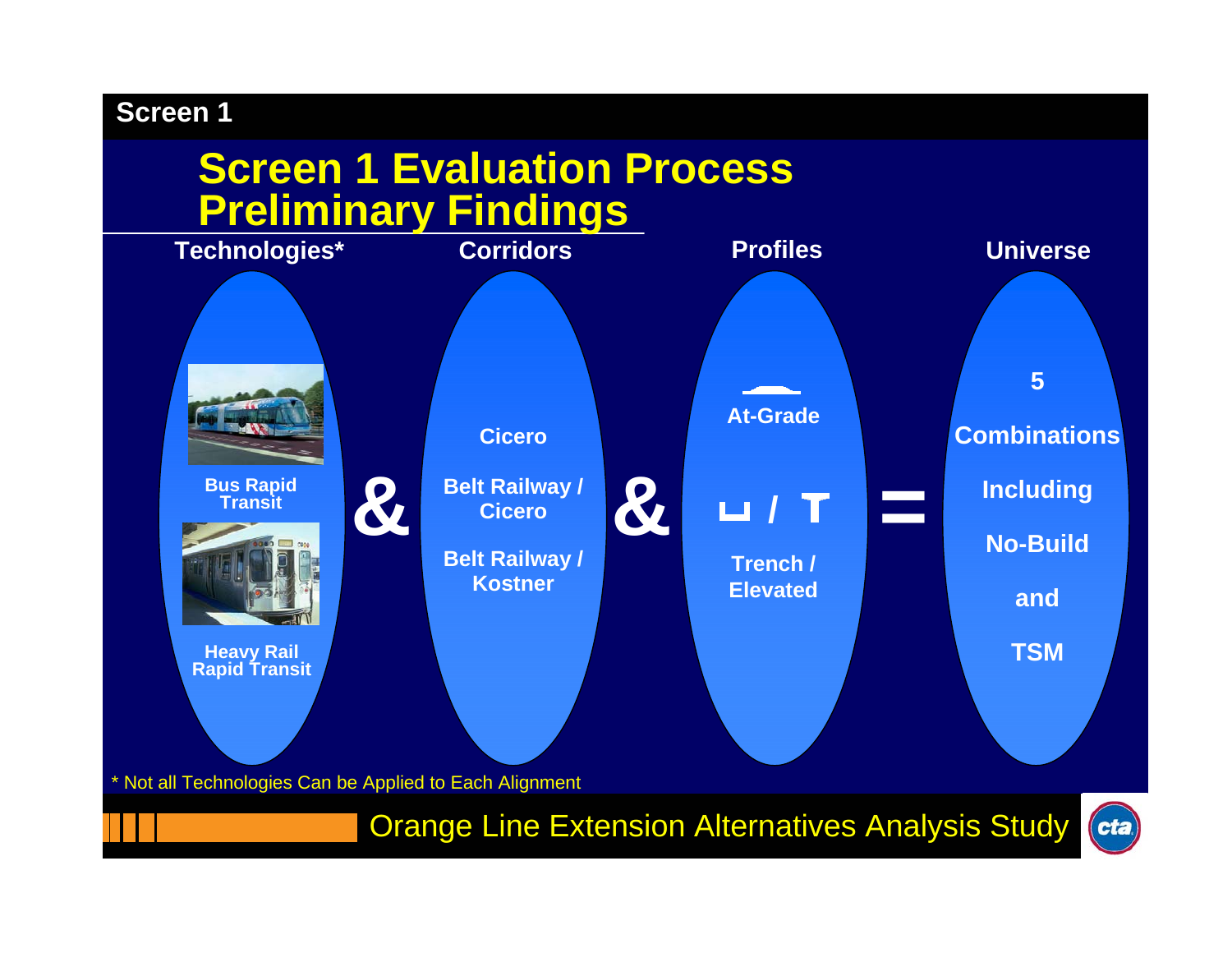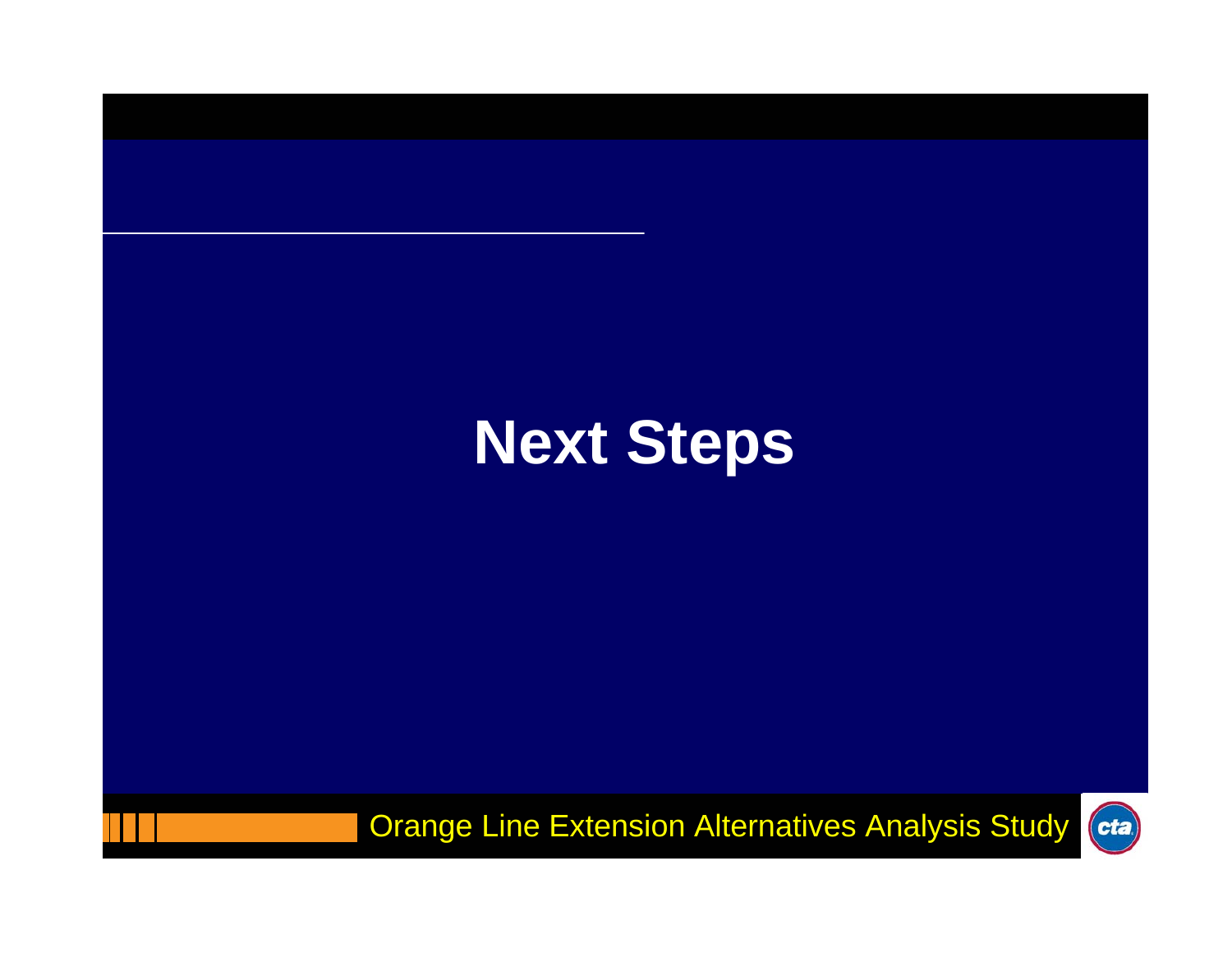# **Next Steps**

- •**Incorporate public comments**
- •**Confirm Screen 1 preliminary findings**
- •**Refine the alternatives**

## •**Continue public involvement**

- Sign-in cards will be used to create a contact list to send notices and updates
- Meetings announced through car cards, customer alerts, local media and contact list
- Project updates on CTA web site <u>www.transitchicago.com</u>